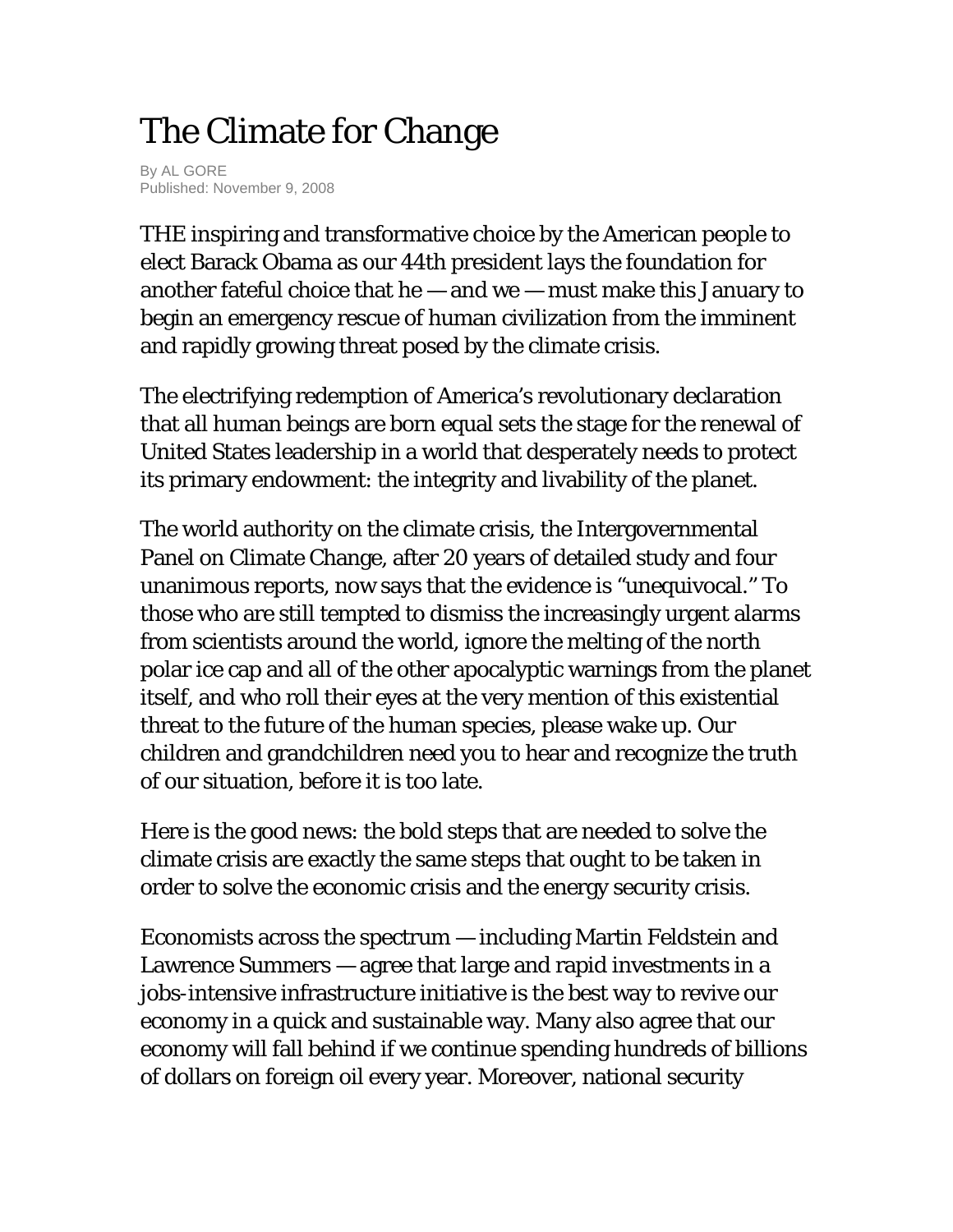experts in both parties agree that we face a dangerous strategic vulnerability if the world suddenly loses access to Middle Eastern oil.

As Abraham Lincoln said during America's darkest hour, "The occasion is piled high with difficulty, and we must rise with the occasion. As our case is new, so we must think anew, and act anew." In our present case, thinking anew requires discarding an outdated and fatally flawed definition of the problem we face.

Thirty-five years ago this past week, President Richard Nixon created Project Independence, which set a national goal that, within seven years, the United States would develop "the potential to meet our own energy needs without depending on any foreign energy sources." His statement came three weeks after the Arab oil embargo had sent prices skyrocketing and woke America to the dangers of dependence on foreign oil. And — not coincidentally — it came only three years after United States domestic oil production had peaked.

At the time, the United States imported less than a third of its oil from foreign countries. Yet today, after all six of the presidents succeeding Nixon repeated some version of his goal, our dependence has doubled from one-third to nearly two-thirds — and many feel that global oil production is at or near its peak.

Some still see this as a problem of domestic production. If we could only increase oil and coal production at home, they argue, then we wouldn't have to rely on imports from the Middle East. Some have come up with even dirtier and more expensive new ways to extract the same old fuels, like coal liquids, oil shale, tar sands and "clean coal" technology.

But in every case, the resources in question are much too expensive or polluting, or, in the case of "clean coal," too imaginary to make a difference in protecting either our national security or the global climate. Indeed, those who spend hundreds of millions promoting "clean coal" technology consistently omit the fact that there is little investment and not a single large-scale demonstration project in the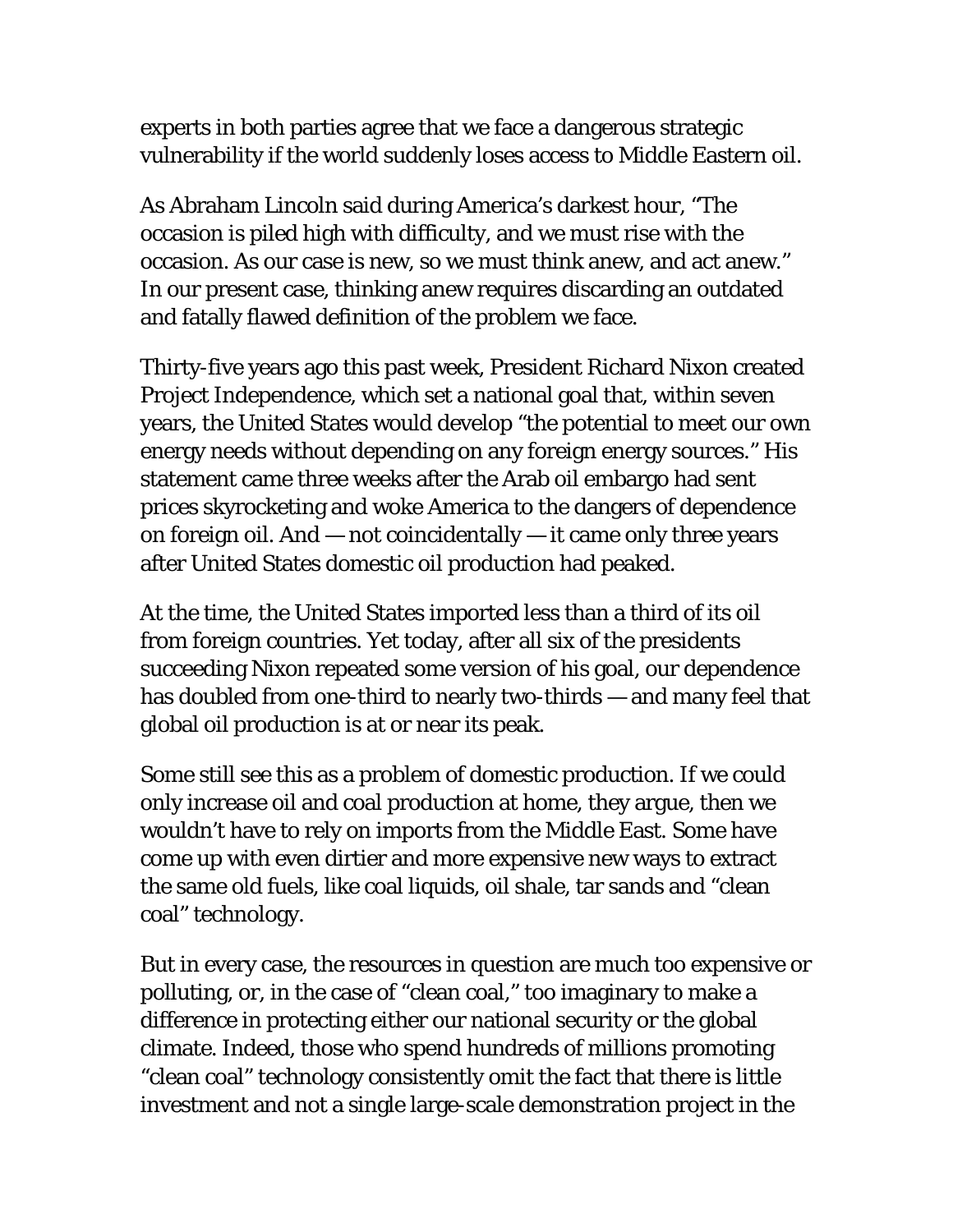United States for capturing and safely burying all of this pollution. If the coal industry can make good on this promise, then I'm all for it. But until that day comes, we simply cannot any longer base the strategy for human survival on a cynical and self-interested illusion.

Here's what we can do — now: we can make an immediate and large strategic investment to put people to work replacing 19th-century energy technologies that depend on dangerous and expensive carbonbased fuels with 21st-century technologies that use fuel that is free forever: the sun, the wind and the natural heat of the earth.

What follows is a five-part plan to repower America with a commitment to producing 100 percent of our electricity from carbonfree sources within 10 years. It is a plan that would simultaneously move us toward solutions to the climate crisis and the economic crisis — and create millions of new jobs that cannot be outsourced.

First, the new president and the new Congress should offer largescale investment in incentives for the construction of concentrated solar thermal plants in the Southwestern deserts, wind farms in the corridor stretching from Texas to the Dakotas and advanced plants in geothermal hot spots that could produce large amounts of electricity.

Second, we should begin the planning and construction of a unified national smart grid for the transport of renewable electricity from the rural places where it is mostly generated to the cities where it is mostly used. New high-voltage, low-loss underground lines can be designed with "smart" features that provide consumers with sophisticated information and easy-to-use tools for conserving electricity, eliminating inefficiency and reducing their energy bills. The cost of this modern grid  $-$  \$400 billion over 10 years  $-$  pales in comparison with the annual loss to American business of \$120 billion due to the cascading failures that are endemic to our current balkanized and antiquated electricity lines.

Third, we should help America's automobile industry (not only the Big Three but the innovative new startup companies as well) to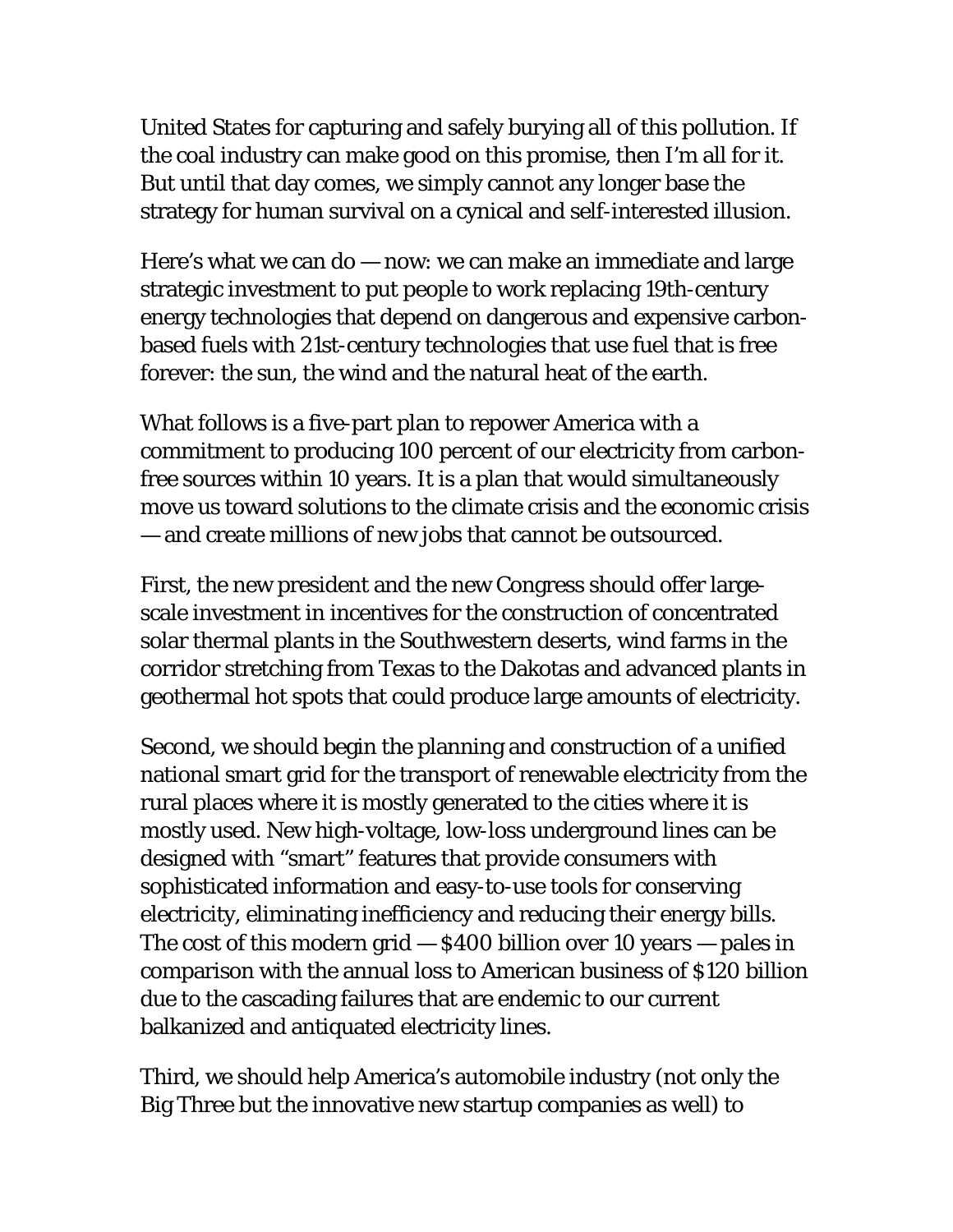convert quickly to plug-in hybrids that can run on the renewable electricity that will be available as the rest of this plan matures. In combination with the unified grid, a nationwide fleet of plug-in hybrids would also help to solve the problem of electricity storage. Think about it: with this sort of grid, cars could be charged during offpeak energy-use hours; during peak hours, when fewer cars are on the road, they could contribute their electricity back into the national grid.

Fourth, we should embark on a nationwide effort to retrofit buildings with better insulation and energy-efficient windows and lighting. Approximately 40 percent of carbon dioxide emissions in the United States come from buildings — and stopping that pollution saves money for homeowners and businesses. This initiative should be coupled with the proposal in Congress to help Americans who are burdened by mortgages that exceed the value of their homes.

Fifth, the United States should lead the way by putting a price on carbon here at home, and by leading the world's efforts to replace the Kyoto treaty next year in Copenhagen with a more effective treaty that caps global carbon dioxide emissions and encourages nations to invest together in efficient ways to reduce global warming pollution quickly, including by sharply reducing deforestation.

Of course, the best way  $-$  indeed the only way  $-$  to secure a global agreement to safeguard our future is by re-establishing the United States as the country with the moral and political authority to lead the world toward a solution.

Looking ahead, I have great hope that we will have the courage to embrace the changes necessary to save our economy, our planet and ultimately ourselves.

In an earlier transformative era in American history, President John F. Kennedy challenged our nation to land a man on the moon within 10 years. Eight years and two months later, Neil Armstrong set foot on the lunar surface. The average age of the systems engineers